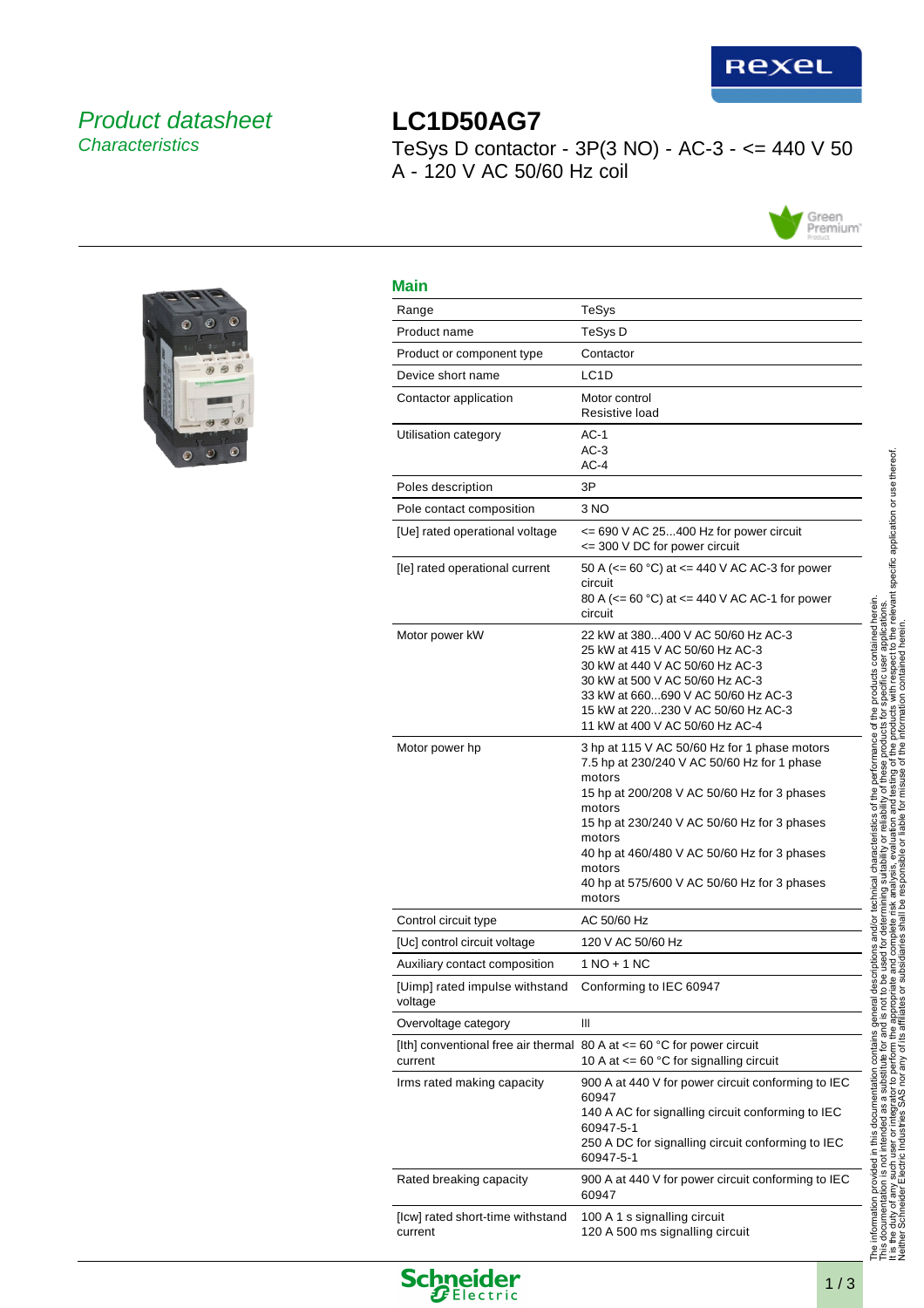|                               | 140 A 100 ms signalling circuit<br>400 A $\leq$ 40 °C 10 s power circuit<br>810 A $\leq$ 40 °C 1 s power circuit<br>84 A $\leq$ 40 °C 10 min power circuit<br>208 A $\leq$ = 40 °C 1 min power circuit                                                                                                                                                                                                                                                                                                                                                                                                                                                                                                                                                                                                                                                                                                                                                                                                                                                                                                                                                                                                                                                                                                                                                                                                                                                                                            |
|-------------------------------|---------------------------------------------------------------------------------------------------------------------------------------------------------------------------------------------------------------------------------------------------------------------------------------------------------------------------------------------------------------------------------------------------------------------------------------------------------------------------------------------------------------------------------------------------------------------------------------------------------------------------------------------------------------------------------------------------------------------------------------------------------------------------------------------------------------------------------------------------------------------------------------------------------------------------------------------------------------------------------------------------------------------------------------------------------------------------------------------------------------------------------------------------------------------------------------------------------------------------------------------------------------------------------------------------------------------------------------------------------------------------------------------------------------------------------------------------------------------------------------------------|
| Associated fuse rating        | 100 A gG at <= 690 V coordination type 1 for power<br>circuit<br>100 A gG at <= 690 V coordination type 2 for power<br>circuit<br>10 A gG for signalling circuit conforming to IEC<br>60947-5-1                                                                                                                                                                                                                                                                                                                                                                                                                                                                                                                                                                                                                                                                                                                                                                                                                                                                                                                                                                                                                                                                                                                                                                                                                                                                                                   |
| Average impedance             | 1.5 mOhm at 50 Hz - Ith 80 A for power circuit                                                                                                                                                                                                                                                                                                                                                                                                                                                                                                                                                                                                                                                                                                                                                                                                                                                                                                                                                                                                                                                                                                                                                                                                                                                                                                                                                                                                                                                    |
| [Ui] rated insulation voltage | 600 V for power circuit certifications CSA<br>600 V for power circuit certifications UL<br>690 V for power circuit conforming to IEC 60947-4-<br>690 V for signalling circuit conforming to IEC                                                                                                                                                                                                                                                                                                                                                                                                                                                                                                                                                                                                                                                                                                                                                                                                                                                                                                                                                                                                                                                                                                                                                                                                                                                                                                   |
|                               | 60947-1<br>600 V for signalling circuit certifications CSA<br>600 V for signalling circuit certifications UL                                                                                                                                                                                                                                                                                                                                                                                                                                                                                                                                                                                                                                                                                                                                                                                                                                                                                                                                                                                                                                                                                                                                                                                                                                                                                                                                                                                      |
| <b>Electrical durability</b>  | 1.45 Mcycles 50 A AC-3 at Ue <= 440 V<br>1.1 Mcycles 80 A AC-1 at Ue $\leq$ 440 V                                                                                                                                                                                                                                                                                                                                                                                                                                                                                                                                                                                                                                                                                                                                                                                                                                                                                                                                                                                                                                                                                                                                                                                                                                                                                                                                                                                                                 |
| Power dissipation per pole    | 3.7 W AC-3<br>9.6 W AC-1                                                                                                                                                                                                                                                                                                                                                                                                                                                                                                                                                                                                                                                                                                                                                                                                                                                                                                                                                                                                                                                                                                                                                                                                                                                                                                                                                                                                                                                                          |
| Protective cover              | With                                                                                                                                                                                                                                                                                                                                                                                                                                                                                                                                                                                                                                                                                                                                                                                                                                                                                                                                                                                                                                                                                                                                                                                                                                                                                                                                                                                                                                                                                              |
| Mounting support              | Plate<br>Rail                                                                                                                                                                                                                                                                                                                                                                                                                                                                                                                                                                                                                                                                                                                                                                                                                                                                                                                                                                                                                                                                                                                                                                                                                                                                                                                                                                                                                                                                                     |
| Standards                     | <b>UL 508</b><br>CSA C22.2 No 14<br>EN 60947-4-1<br>EN 60947-5-1<br>IEC 60947-4-1<br>IEC 60947-5-1                                                                                                                                                                                                                                                                                                                                                                                                                                                                                                                                                                                                                                                                                                                                                                                                                                                                                                                                                                                                                                                                                                                                                                                                                                                                                                                                                                                                |
|                               | ссс<br>CSA<br><b>DNV</b><br>GL<br>GOST<br>LROS (Lloyds register of shipping)<br><b>RINA</b><br>UL                                                                                                                                                                                                                                                                                                                                                                                                                                                                                                                                                                                                                                                                                                                                                                                                                                                                                                                                                                                                                                                                                                                                                                                                                                                                                                                                                                                                 |
| Connections - terminals       | Control circuit : screw clamp terminals 2 cable(s)<br>12.5 mm <sup>2</sup> - cable stiffness: flexible - with cable<br>end<br>Control circuit : screw clamp terminals 1 cable(s)<br>14 mm <sup>2</sup> - cable stiffness: flexible - without cable<br>end<br>Control circuit : screw clamp terminals 2 cable(s)<br>14 mm <sup>2</sup> - cable stiffness: flexible - without cable<br>end<br>Control circuit : screw clamp terminals 1 cable(s)<br>14 mm <sup>2</sup> - cable stiffness: flexible - with cable end<br>Control circuit : screw clamp terminals 1 cable(s)<br>14 mm <sup>2</sup> - cable stiffness: solid - without cable<br>end<br>Control circuit : screw clamp terminals 2 cable(s)<br>14 mm <sup>2</sup> - cable stiffness: solid - without cable<br>end<br>Power circuit : screw connection 2 cable(s) 125<br>mm <sup>2</sup> - cable stiffness: flexible - with cable end<br>Power circuit : screw connection 2 cable(s) 125<br>mm <sup>2</sup> - cable stiffness: solid - without cable end<br>Power circuit : screw connection 2 cable(s) 125<br>mm <sup>2</sup> - cable stiffness: flexible - without cable end<br>Power circuit : screw connection 1 cable(s) 135<br>mm <sup>2</sup> - cable stiffness: solid - without cable end<br>Power circuit : screw connection 1 cable(s) 135<br>mm <sup>2</sup> - cable stiffness: flexible - without cable end<br>Power circuit : screw connection 1 cable(s) 135<br>mm <sup>2</sup> - cable stiffness: flexible - with cable end |
| <b>Tightening torque</b>      | Control circuit : 1.7 N.m - on screw clamp<br>terminals - with screwdriver flat $\varnothing$ 6 mm<br>Control circuit : 1.7 N.m - on screw clamp<br>terminals - with screwdriver Philips No 2                                                                                                                                                                                                                                                                                                                                                                                                                                                                                                                                                                                                                                                                                                                                                                                                                                                                                                                                                                                                                                                                                                                                                                                                                                                                                                     |